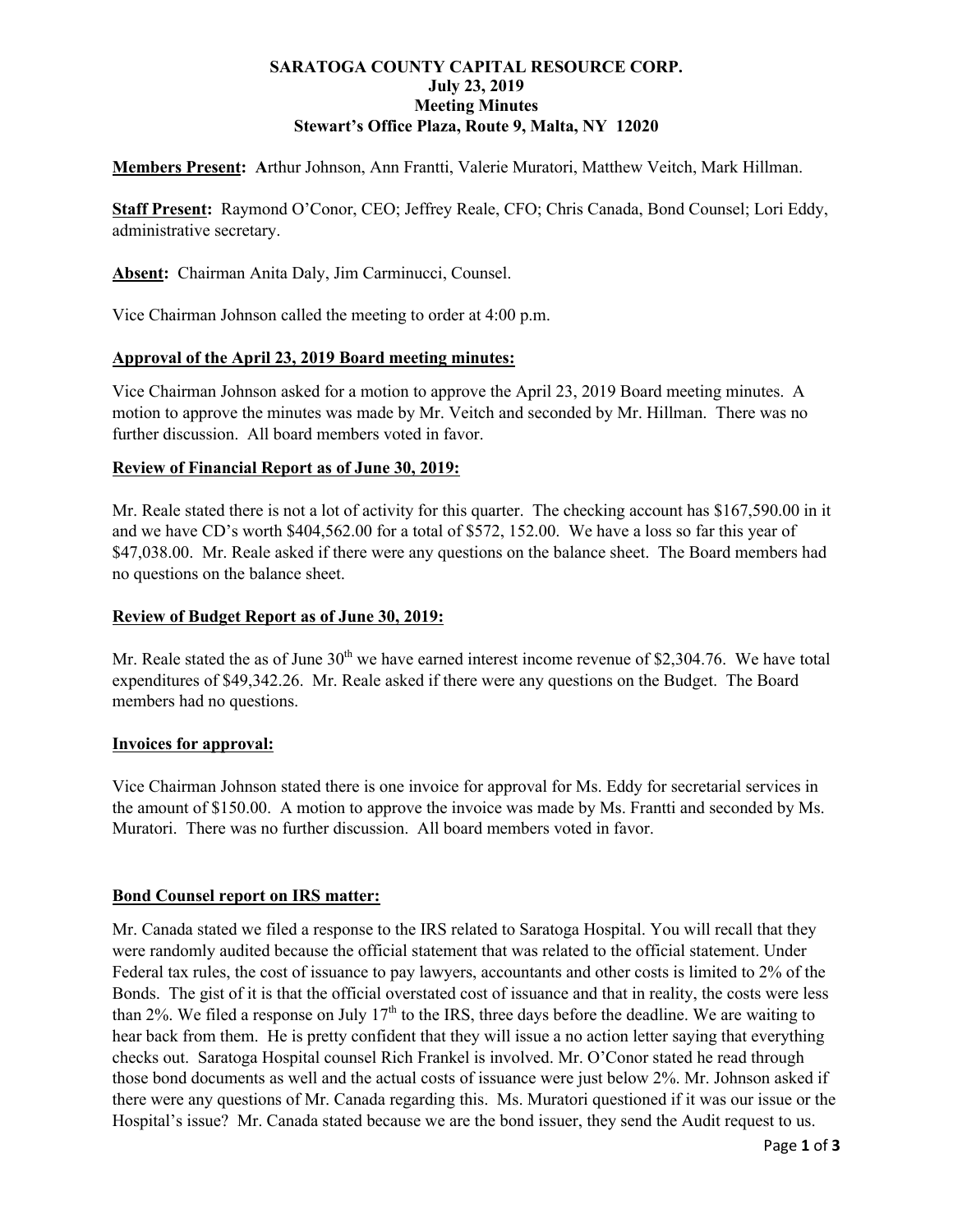But we had an engagement letter with the Hospital. So, the CRC pays no money related to this because even though it is our bond issuance, the hospital is liable and may lose their tax exemption on this issue.

# **Authorities Budget Office (ABO) Audit:**

Vice Chairman Johnson asked Mr. O'Conor to discuss the next agenda item regarding a Authorities Budget Office (ABO) Audit. Mr. O'Conor stated the Authorities Budget Office pulled out some of our transactions to audit. They asked that we make two changes to reports that were made four years ago, also on a Saratoga Hospital transaction. The crux of the issue was we did a refinance of existing debt that was initially issued by the IDA for approximately \$43,000,000. A portion of that was characterized in the report as not being a refinance, but for new money, which it wasn't. They asked him why was it reported this way. He stated he must have reported it in error. The ABO asked that we make adjustments to our earlier filings. Mr. O'Conor stated that anytime you change something in the PARIS reporting system for the ABO, they have to open up the files for you to be able to go in and make changes. They opened up the file and he made the changes. They sent an email thanking him for making the changes. Mr. O'Conor stated he went back and looked at the printed reports he had filed and thought they were accurate. Vice Chairman Johnson questioned if they issue a written report on their findings? Mr. O'Conor stated they only issued an email which he saved and archived. Vice Chairman Johnson questioned if they only reviewed that one transaction? Mr. O'Conor stated no, they reviewed others. They looked at the RW Preservation transaction and one other and they said those were fine. Vice Chairman Johnson questioned if we were randomly selected? Mr. O'Conor stated he thinks they go through everybody eventually. If you look on the ABO's website, there is usually more than 100 organizations that are on the list of organizations that have failed to file documents and some of them go back years. Ms. Muratori questioned how much teeth they have, so what if you don't file? Mr. Canada stated it would be more scorn than anything and it would affect your ability to issue bonds or do financing. Vice Chairman Johnson asked if there were any further questions or discussion on this item? There were no further questions from the Board members.

### **Saratoga Institute for Management Agreement:**

Vice Chairman Johnson stated regarding the Saratoga Institute for Management Agreement, we partnered with the Saratoga Chamber and Empire State College where we gave them a \$27,000.00 grant for scholarships to this program. We never signed a formal Agreement for this. Mr. O'Conor stated he met with Kathleen Fyfe who runs the program and he is in the process of drafting an agreement and will send it to Mr. Carminucci for review. Vice Chairman Johnson stated Kathleen was here at our last meeting and gave us an update on the program itself and how successful it has been. Mr. Hillman questioned if they will give us statistics after track three? Mr. O'Conor stated yes, they will. As a matter of fact, Kathleen would appreciate coming here to a Board meeting once a year to give a report on the participants and their success. All of the participants have gotten a lot of the program. He thinks all but one went into the second track. There were more participants in the next track than the first.

# **Other Matters:**

Vice Chairman Johnson asked Mr. O'Conor if there were any other matters to discuss with the Board? Mr. O'Conor stated he did not have anything else other than what is listed at the bottom of the agenda, if everyone could check their calendars, we have the annual Governance and Finance Committee meetings. Vice Chairman Johnson stated Chairman Daly asked if there was any update on Wesley. Mr. O'Conor stated that is a good question. He and Mr. Canada were swapping emails about this for the past week or so. He has sent both emails and also left a voicemail for Brian Nealon of Wesley. He hasn't heard back from him yet. Mr. Canada stated it is a pretty big bond deal, it would be around \$20,000,000.